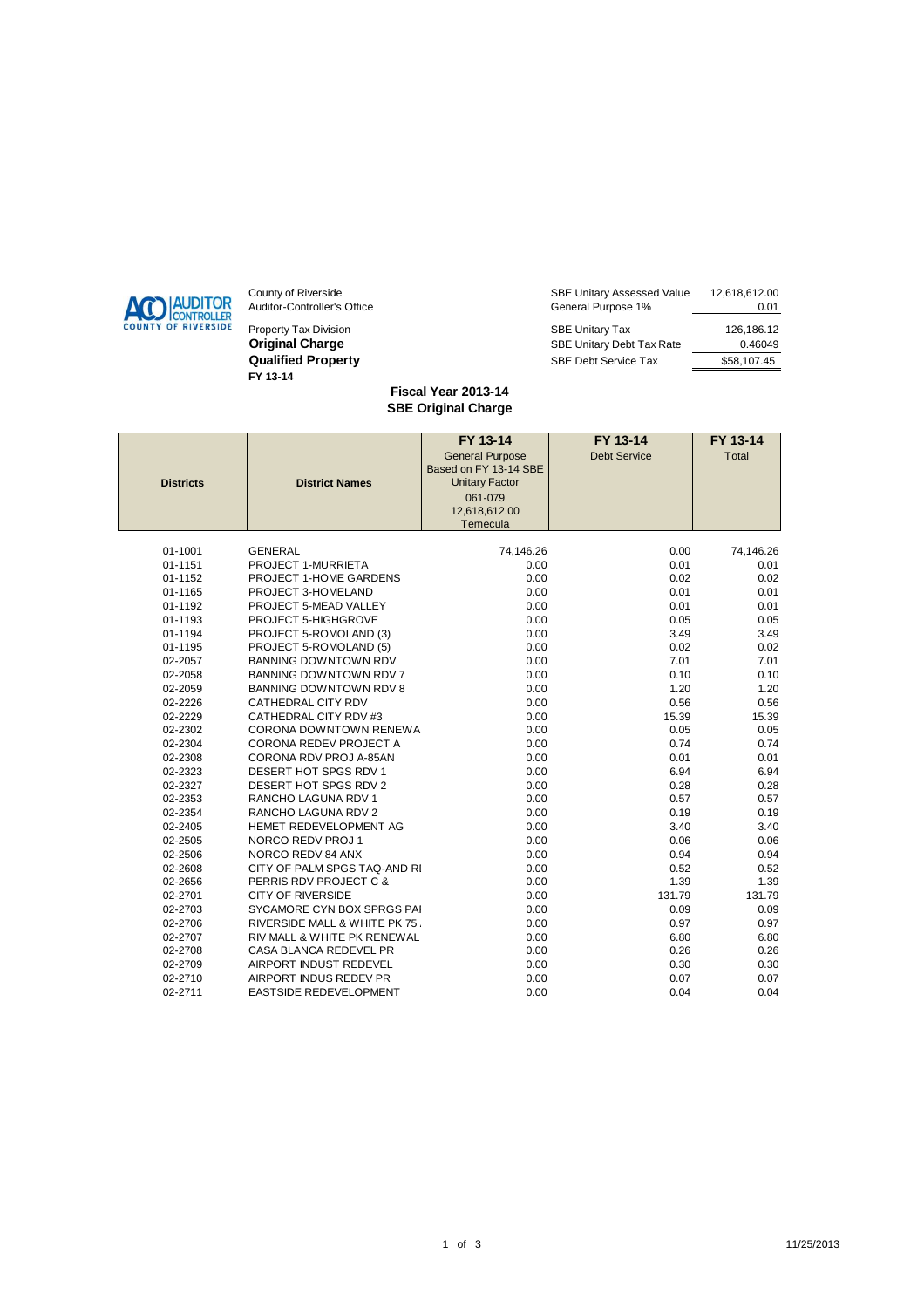

| <b>IAUDITOR</b><br>ICONTROLLER | County of Riverside<br>Auditor-Controller's Office |          | <b>SBE Unitary Assessed Value</b><br>General Purpose 1% | 12,618,612.00<br>0.01 |
|--------------------------------|----------------------------------------------------|----------|---------------------------------------------------------|-----------------------|
| OF RIVERSIDE                   | Property Tax Division                              |          | <b>SBE Unitary Tax</b>                                  | 126,186.12            |
|                                | <b>Original Charge</b>                             |          | SBE Unitary Debt Tax Rate                               | 0.46049               |
|                                | <b>Qualified Property</b>                          |          | <b>SBE Debt Service Tax</b>                             | \$58,107.45           |
|                                | FY 13-14                                           |          |                                                         |                       |
| 02-2712                        | CENTRAL INDUSTRIAL RED                             | 0.00     | 0.31                                                    | 0.31                  |
| 02-2713                        | ARLINGTON CENTER PROJ                              | 0.00     | 0.08                                                    | 0.08                  |
| 02-2714                        | CENTRAL INDUST RDV - 85                            | 0.00     | 0.03                                                    | 0.03                  |
| 02-2715                        | AIRPORT INDUST RDV - 85                            | 0.00     | 0.08                                                    | 0.08                  |
| 02-2803                        | CITY OF SAN JACINTO RD                             | 0.00     | 0.64                                                    | 0.64                  |
| 02-2804                        | SOBOBA SPRGS RDV PLT P                             | 0.00     | 0.46                                                    | 0.46                  |
| 03-0004                        | YUCAIPA UNIFIED SCHOOL                             | 147.59   | 0.00                                                    | 147.59                |
| 03-0009                        | SAN BERNARDINO VAL COM COL                         | 25.61    | 19.39                                                   | 45.00                 |
| 03-0018                        | COLTON JOINT UNIFIED SCHOOL                        | 21.66    | 6.87                                                    | 28.53                 |
| 03-0501                        | ALVORD UNIFIED SCHOOL                              | 1,087.39 | 533.31                                                  | 1,620.70              |
| 03-0801                        | <b>BANNING UNIFIED SCHOOL</b>                      | 834.15   | 313.20                                                  | 1,147.34              |
| 03-1101                        | BEAUMONT UNIFIED SCHOOL                            | 868.93   | 209.87                                                  | 1,078.80              |
| 03-1601                        | COACHELLA VALLEY UNIFIED SC                        | 1,417.31 | 819.17                                                  | 2,236.48              |
| 03-1701                        | CORONA NORCO UNIFIED SCHO                          | 3,786.96 | 684.03                                                  | 4,471.00              |
| 03-2001                        | DESERT SANDS UNIFIED SCHOO                         | 2,859.62 | 1,874.65                                                | 4,734.27              |
| 03-2201                        | DESERT CENTER UNIFIED SCHO                         | 578.11   | 0.00                                                    | 578.11                |
| 03-2301                        | LAKE ELSINORE UNIFIED                              | 1,789.12 | 0.00                                                    | 1,789.12              |
| 03-3201                        | HEMET UNIFIED SCHOOL                               | 2,552.48 | 968.36                                                  | 3,520.85              |
| 03-3601                        | JURUPA UNIFIED SCHOOL                              | 1,986.88 | 459.04                                                  | 2,445.92              |
| 03-3901                        | MENIFEE SCHOOL                                     | 106.63   | 98.59                                                   | 205.22                |
| 03-4201                        | MORENO VALLEY UNIFIED SCHO                         | 1,693.75 | 338.32                                                  | 2,032.08              |
| 03-4501                        | <b>MURRIETA UNIFIED</b>                            | 1,091.27 | 0.00                                                    | 1,091.27              |
| 03-4520                        | <b>MURRIETA UNIFIED B &amp; I</b>                  | 0.00     | 308.47                                                  | 308.47                |
| 03-4701                        | <b>NUVIEW SCHOOL</b>                               | 128.35   | 66.29                                                   | 194.64                |
| 03-5101                        | PALM SPRINGS UNIFIED SCHOOL                        | 3,704.94 | 0.00                                                    | 3,704.94              |
| 03-5128                        | PALM SPRINGS UNIF B &                              | 0.00     | 2,810.43                                                | 2,810.43              |
| 03-5301                        | PALO VERDE UNIFIED SCHOOL                          | 1,323.09 | 199.61                                                  | 1,522.70              |
| 03-5401                        | PALO VERDE COMMUNITY COLLE                         | 231.39   | 0.00                                                    | 231.39                |
| 03-5701                        | PERRIS SCHOOL                                      | 92.15    | 39.44                                                   | 131.59                |
| 03-5801                        | RIVERSIDE UNIFIED SCHOOL                           | 4,101.16 | 631.50                                                  | 4,732.66              |
| 03-6101                        | ROMOLAND SCHOOL                                    | 47.61    | 0.00                                                    | 47.61                 |
| 03-6301                        | SAN JACINTO UNIFIED SCHOOL                         | 560.80   | 202.81                                                  | 763.61                |
| 03-6501                        | <b>TEMECULA UNIFIED</b>                            | 1,521.00 | 0.00                                                    | 1,521.00              |
| 03-6520                        | TEMECULA UNIFIED B & I                             | 0.00     | 628.63                                                  | 628.63                |
| 03-8001                        | VAL VERDE UNIF                                     | 342.45   | 92.99                                                   | 435.44                |
| 03-8601                        | PERRIS UNION HIGH SCHOOL                           | 1,425.81 | 575.39                                                  | 2,001.21              |
| 03-9001                        | DESERT COMMUNITY COLLEGE                           | 1,967.93 | 921.60                                                  | 2,889.53              |
| 03-9101                        | RIVERSIDE CITY COMMUNITY CO                        | 1,911.86 | 738.71                                                  | 2,650.58              |
| 03-9201                        | MT SAN JACINTO JUNIOR COLLE                        | 1,323.69 | 0.00                                                    | 1,323.69              |
| 03-9830                        | ELSINORE AREA ELEM SCHOOL F                        | 904.49   | 0.00                                                    | 904.49                |